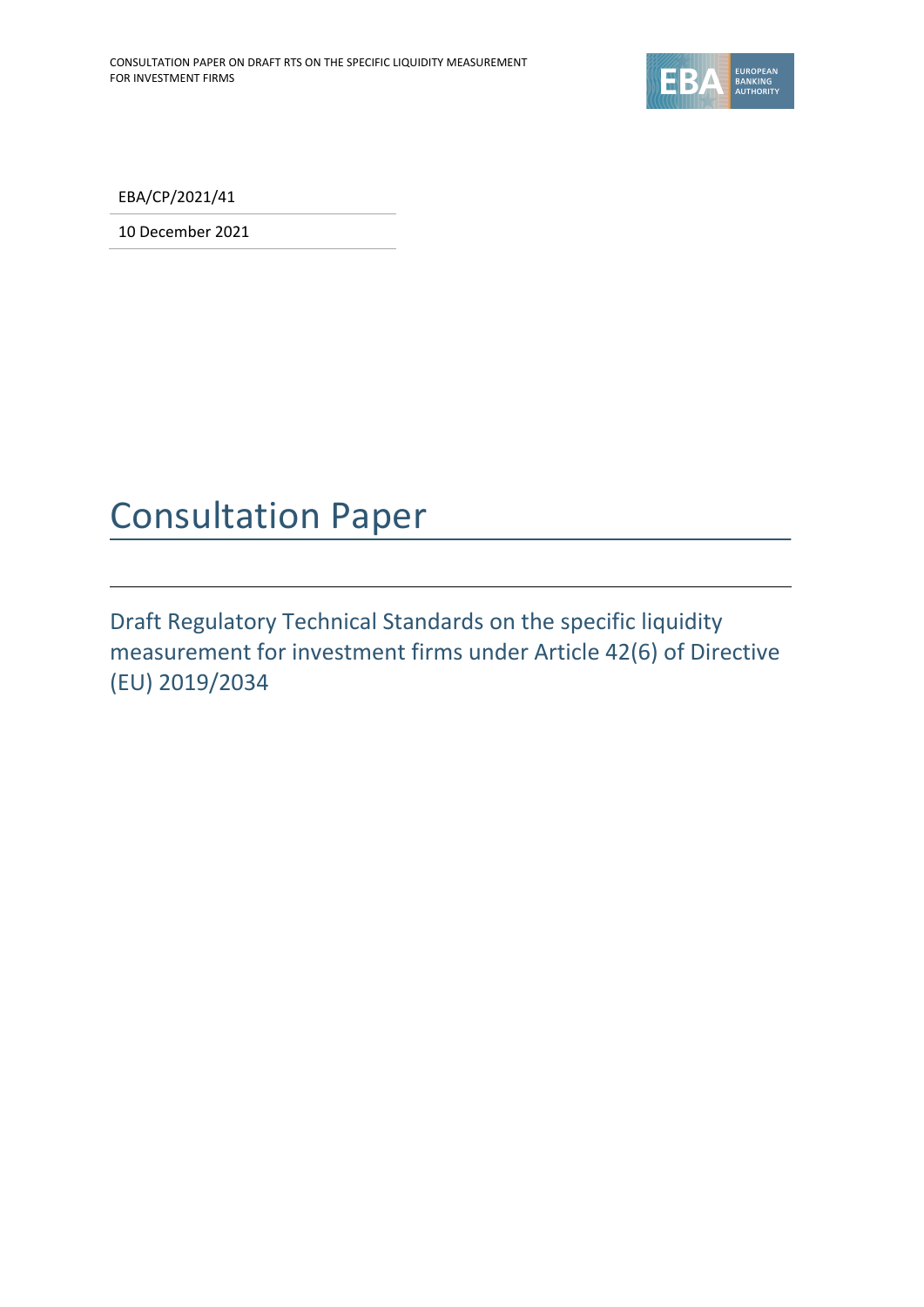

# **Contents**

| 1. Responding to this consultation                                                                                                                    |    |
|-------------------------------------------------------------------------------------------------------------------------------------------------------|----|
| 2. Executive Summary                                                                                                                                  | 4  |
| 3. Background and rationale                                                                                                                           | 5  |
| 4. Draft regulatory technical standards on the specific liquidity measurement for investment firms<br>under Article 42(6) of Directive (EU) 2019/2034 |    |
| 5. Accompanying documents                                                                                                                             | 15 |
| 5.1 Draft cost-benefit analysis / impact assessment                                                                                                   | 15 |
| 5.2 Overview of questions for consultation                                                                                                            | 19 |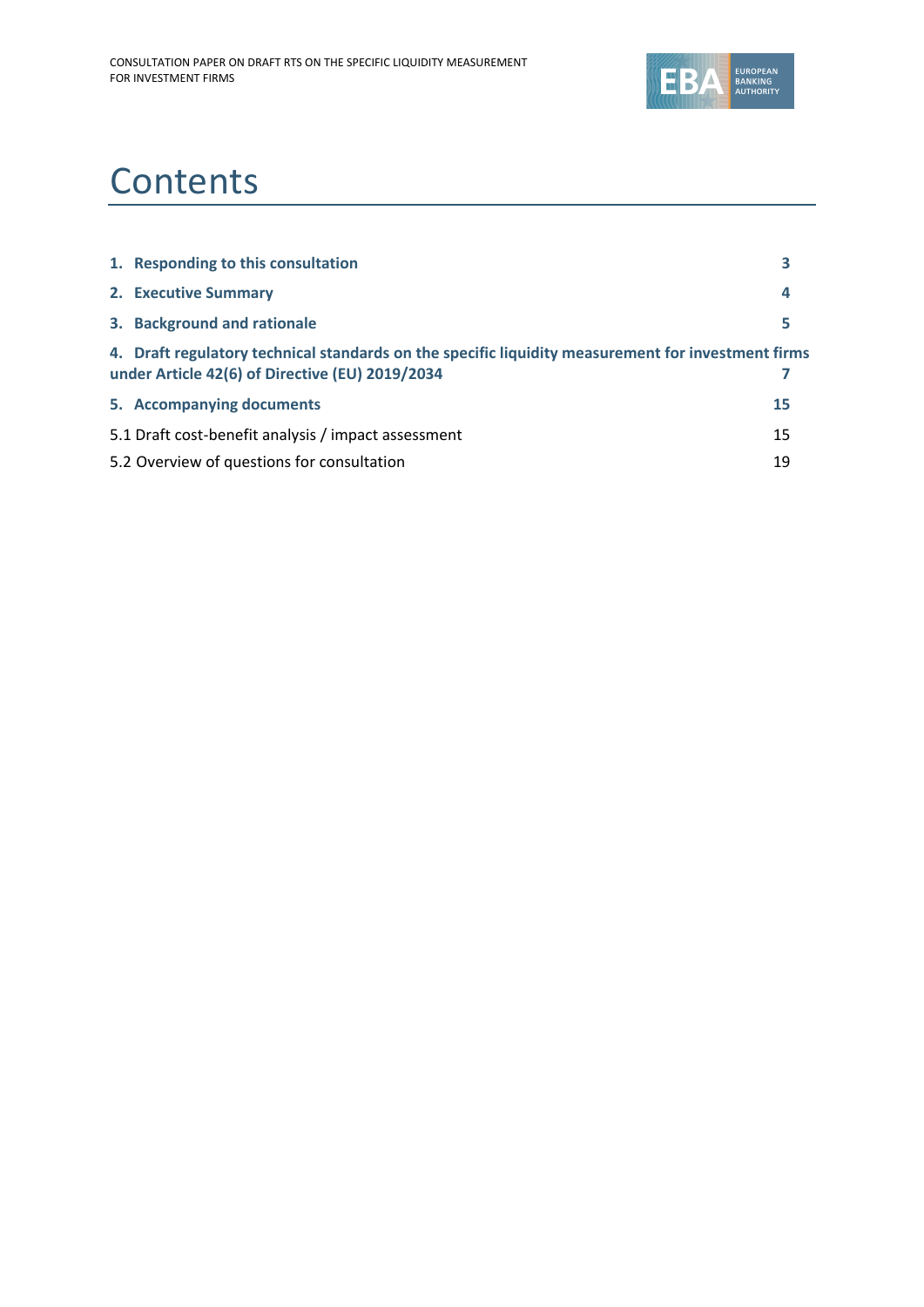

# <span id="page-2-0"></span>1. Responding to this consultation

The EBA invites comments on all proposals put forward in this paper and in particular on the specific questions summarised in 5.2.

Comments are most helpful if they:

- respond to the question stated;
- **■** indicate the specific point to which a comment relates;
- contain a clear rationale;
- **Provide evidence to support the views expressed/ rationale proposed; and**
- describe any alternative regulatory choices the EBA should consider.

#### **Submission of responses**

To submit your comments, click on the 'send your comments' button on the consultation page by 10 March 2022. Please note that comments submitted after this deadline, or submitted via other means may not be processed.

#### **Publication of responses**

Please clearly indicate in the consultation form if you wish your comments to be disclosed or to be treated as confidential. A confidential response may be requested from us in accordance with the EBA's rules on public access to documents. We may consult you if we receive such a request. Any decision we make not to disclose the response is reviewable by the EBA's Board of Appeal and the European Ombudsman.

#### **Data protection**

The protection of individuals with regard to the processing of personal data by the EBA is based on Regulation (EU) 2018/1725 of the European Parliament and of the Council of 23 October 2018. Further information on data protection can be found under the [Legal notice section](http://eba.europa.eu/legal-notice) of the EBA website.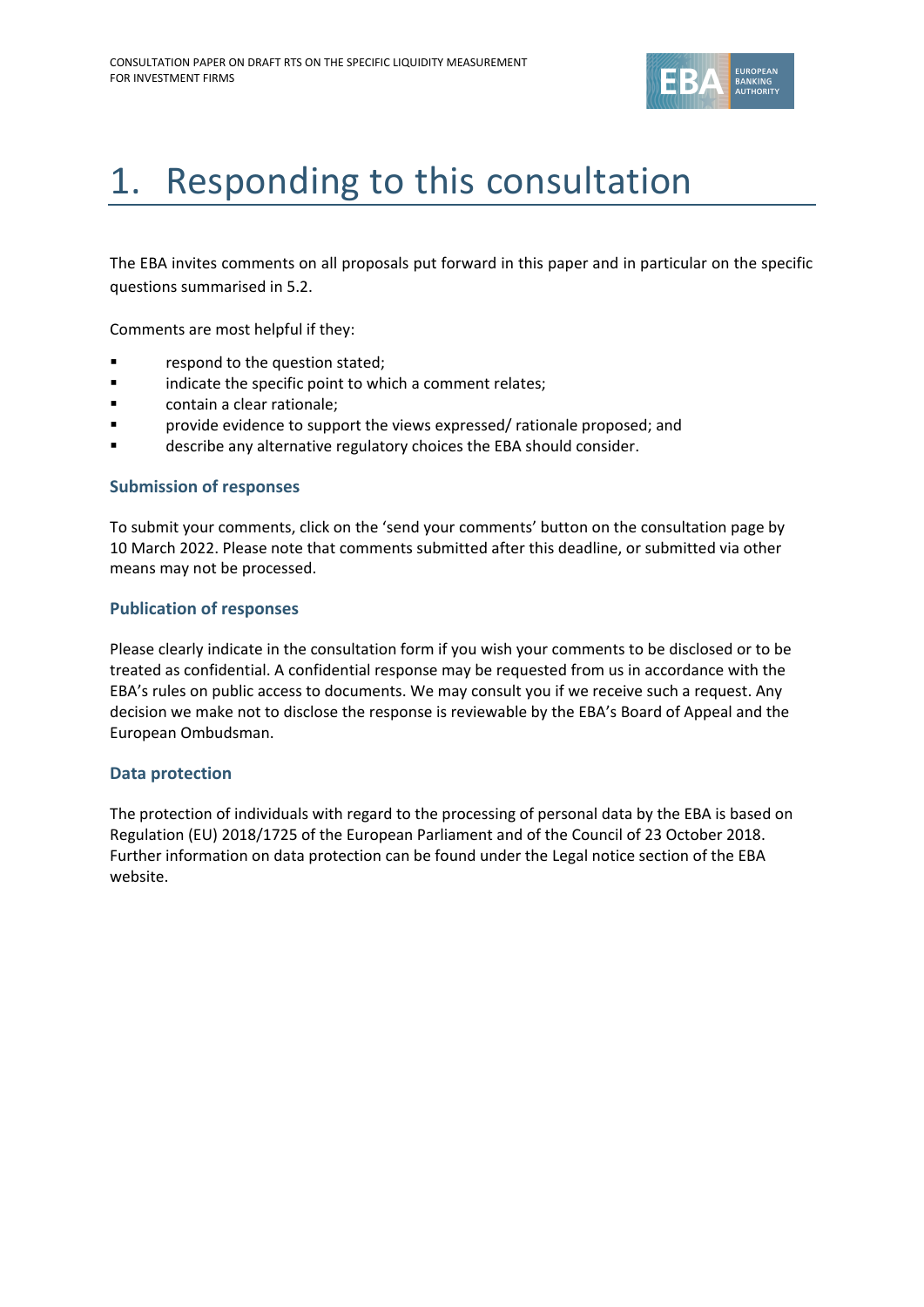

# <span id="page-3-0"></span>2. Executive Summary

According to Article 42(1) of Directive (EU) 2019/2034 (IFD) competent authorities shall impose specific liquidity requirements for an investment firm on the basis of an assessment of supervisory review and evaluation process (SREP) of an investment firm.

Article 42(6) of IFD mandates the EBA to develop draft regulatory technical standards to specify in a manner that is appropriate to the size, the structure and the internal organisation of investment firms and the nature, scope and complexity of their activities how the liquidity risk and elements of liquidity risk referred to in paragraph 2 of Article 42 of IFD are to be measured.

The EBA has therefore developed these regulatory technical standards (RTS) aiming at establishing a harmonised approach that defines the relevant elements of liquidity risk to consider for the purposes of point (a) of paragraph 1 of Article 42 of Directive (EU) 2019/2034.

The draft RTS provide all-encompassing elements, which may raise major concerns for investment firms' liquidity risk, that the competent authorities shall take into account when measuring material liquidity risk. The assessment aim at ensuring that an investment firm maintains adequate levels of liquid resources, including in respect of addressing material sources of risk to markets, to clients and to the investment firm itself, acknowledging that these elements may either be independent or arise due to the interconnectedness of the liquidity risk of that firm with its market, credit or operational risk. Such elements cover liquidity risk stemming from trading activities or from loss in income from portfolio management, funding, external events affecting liquidity, operational risk on liquidity, reputational risk on liquidity, inadequate management and controls of liquidity risk and group structure. In general, competent authorities are required to consider those elements under both normal and severe, but plausible conditions.

The assessment of the elements of liquidity risk is risk-based in order to ensure proportionality. Therefore, competent authorities should assess only a smaller set of elements for small and noninterconnected investment firms that meet the criteria under Article 12(1) of Regulation (EU) 201/2033.

# Next steps

This consultation paper is issued for a consultation period of three months. The final draft RTS will be subsequently submitted to the Commission for endorsement before being published in the Official Journal of the European Union.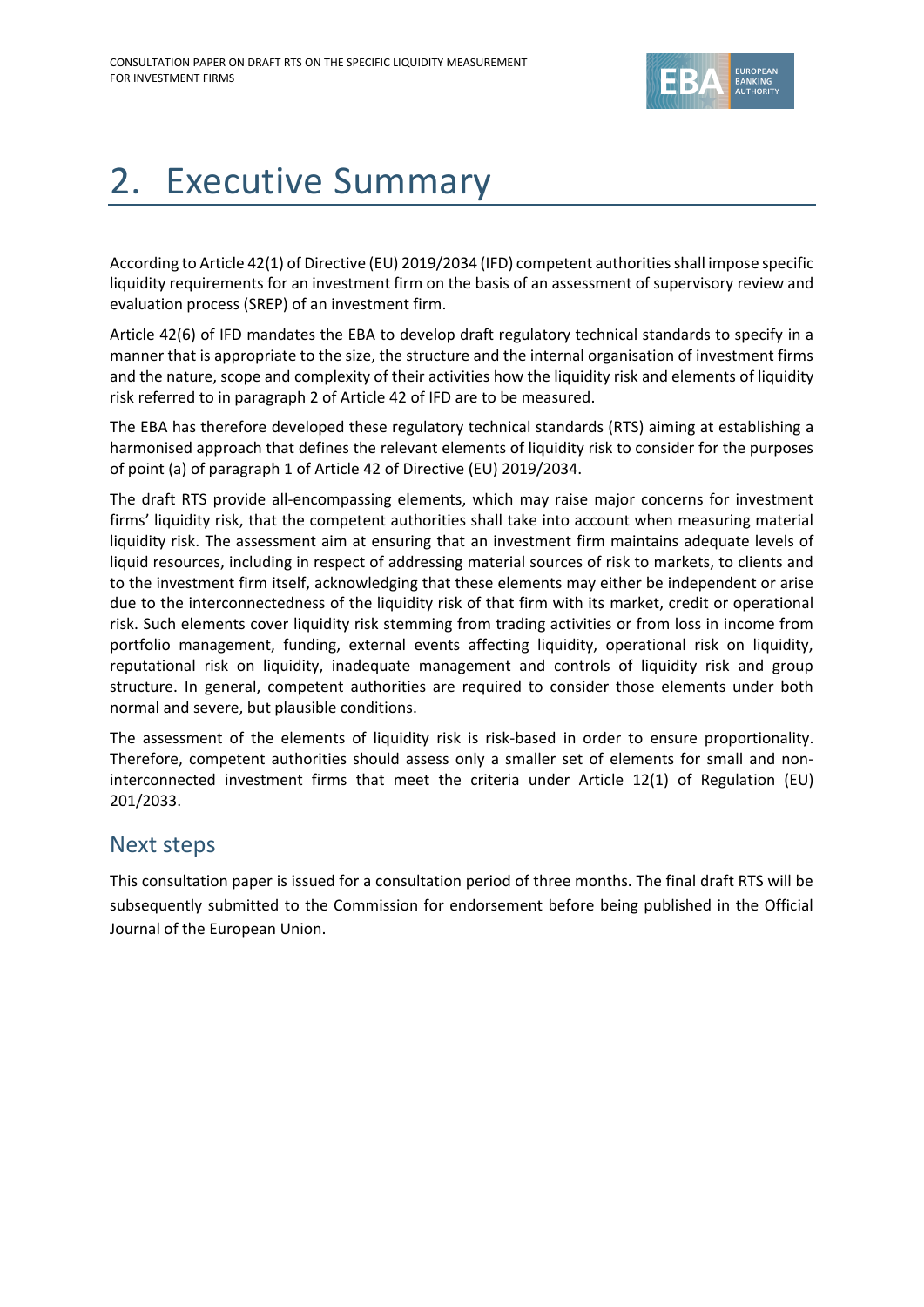

# <span id="page-4-0"></span>3. Background and rationale

# 3.1 Background

- 1. Liquidity requirements are set out in and Regulation (EU) 2019/2033<sup>1</sup> ('IFR') and supervised in accordance with Directive (EU) 2019/2034<sup>2</sup> ('IFD') on a risk-based approach ensuring that more stringent requirements apply to firms exposed to higher liquidity risks because of their size or the nature of their activities.
- 2. In particular, Article 42(1) of IFD states that competent authorities may impose specific liquidity requirements on investment firms that are exposed to liquidity risk or elements of liquidity risk that are material and are not covered, or not sufficiently covered, by the liquidity requirements set out in IFR. Furthermore, competent authorities may impose specific liquidity requirements on investment firms that do not meet the liquid assets and governance requirements set out in Articles 24 and 26 of IFD, respectively, where other administrative measures are unlikely to sufficiently improve the arrangements, processes, mechanisms and strategies within an appropriate timeframe.

# 13.2 Regulatory approach within the RTS

- 3. The purpose of these draft RTS is to specify how the liquidity risk and elements of liquidity risk referred to in Article 42(2) of IFD are to be measured.
- 4. Liquidity risk may be influenced by an investment firm's exposure to other risks, such as market, operational or reputational risks. For example, losses of assets' value due to price fluctuations are most relevant for liquidity risk when an investment firms holds assets on own account for itself or its clients. Operational risk may affect investment firm's liquidity when an investment firm is unable to trade, to issue commercial papers or to access credit lines, but also because it exposes the assets to legal risk, including fraud, that may lead to liquidity risk. Reputational risk affect liquidity, when, for example, market counterparties reduce their exposure to the investment firm in over-the-counter (OTC) operations that brought liquidity to the investment firm through cash or collateral. Since all these risks are strongly interconnected, competent authorities shall assess the investment firm's exposure to those risks as well when setting specific liquidity requirements.
- 5. Investment firm's nature regarding funding is different from credit institutions since the later have a different source of funding through clients' deposits. Investment firm's funding comes

<sup>&</sup>lt;sup>1</sup> Regulation (EU) 2019/2033 of the European Parliament and of the Council of 27 November 2019 on the prudential requirements of investment firms and amending Regulations (EU) No 1093/2010, (EU) No 575/2013, (EU) No 600/2014 and (EU) No 806/2014 (OJ L 314, 5.12.2019, p. 1).

 $<sup>2</sup>$  Directive (EU) 2019/2034 of the European Parliament and of the Council of 27 November 2019 on the prudential supervision</sup> of investment firms and amending Directives 2002/87/EC, 2009/65/EC, 2011/61/EU, 2013/36/EU, 2014/59/EU and 2014/65/EU (OJ L 314, 5.12.2019, p. 64).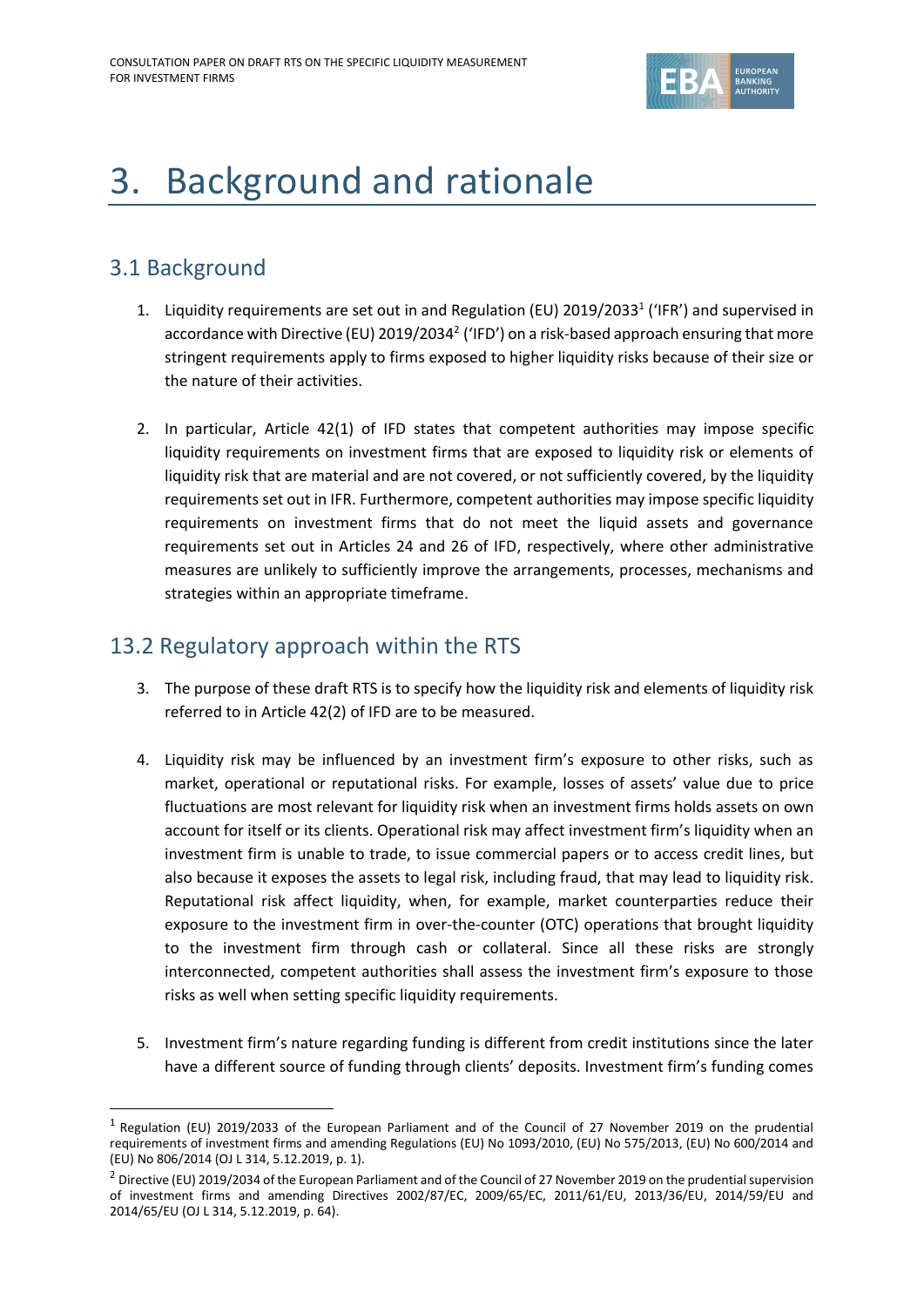

from external or internal sources, which may be less stable or of a variable nature in terms of access, security, price and credit sensitivities of funding sources and maturity. Therefore, liquidity risk which comes from an investment firm's liabilities should be assessed as an indicator of liquidity risk. Furthermore, competent authorities should consider not only normal market conditions where funding is stable, but also severe, but plausible market conditions for the whole market or specific for an investment firm, when these may lead to lost access of the funding.

- 6. Severe, but plausible conditions may not only affect investment firms' access to stable funding, but also have an impact for liquidity which comes from asset depreciation. Therefore, a competent authority should assess macroeconomic, including geopolitical, and microeconomic risks where an investment firm provides services, or have exposures, on own account on its own or clients' name.
- 7. An investment firm belonging to a group may carry out significant activity or may have concluded arrangements with its parent or other entities within the group which may affect investment firm's liquidity, such as profit and loss transfer agreements. These exposures should be reflected in the assessment of the investment firm's specific liquidity requirement.
- 8. In accordance with Article 24 of the IFD, an investment firm should have, proportionally to the complexity of its activities, a liquidity management framework that includes sound processes, systems and arrangements, such as documented procedures, clearly defined reporting lines and internal control mechanisms in order to enable monitor, control and assess its liquidity at all times.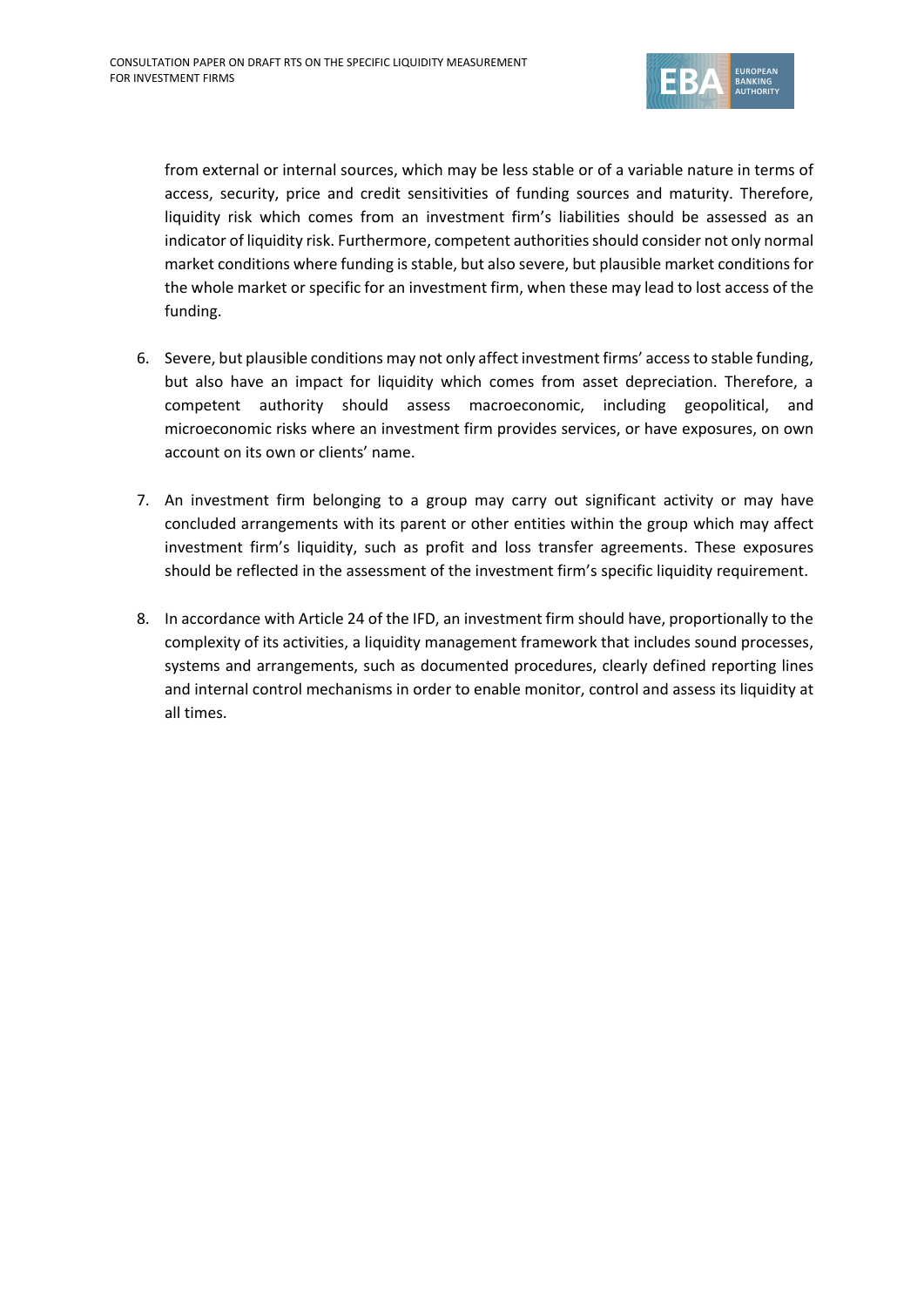

# <span id="page-6-0"></span>4. Draft regulatory technical standards on the specific liquidity measurement for investment firms under Article 42(6) of Directive (EU) 2019/2034

In between the text of the draft RTS that follows, further explanations on specific aspects of the proposed text are occasionally provided, which either offer examples or provide the rationale behind a provision, or set out specific questions for the consultation process. Where this is the case, this explanatory text appears in a framed text box.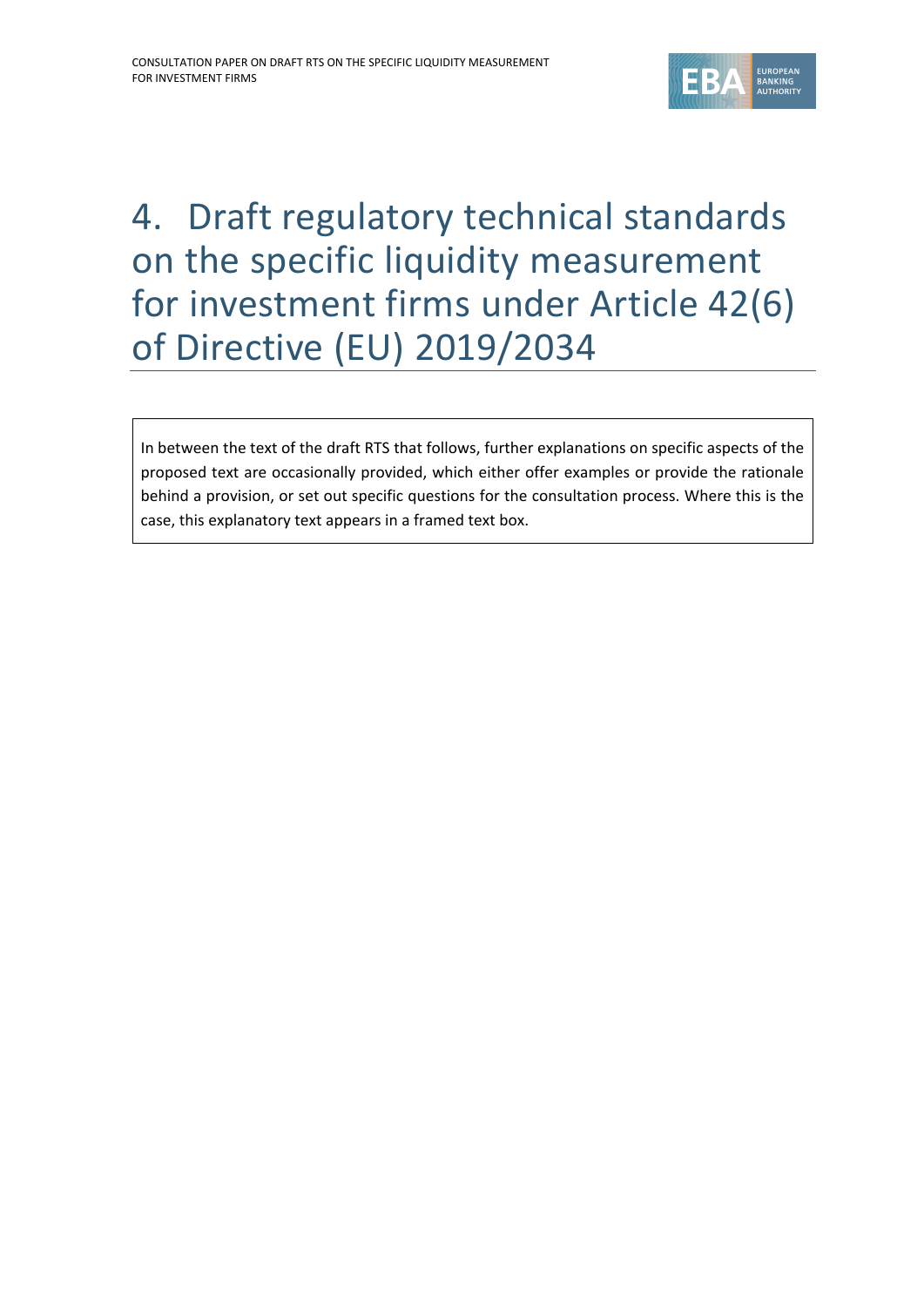

## **COMMISSION DELEGATED REGULATION (EU) No …/..**

## **of XXX**

# **supplementing Directive (EU) 2019/2034 of the European Parliament and of the Council with regard to regulatory technical standards on the specific liquidity measurement for investment firms under Article 42(6) of Directive (EU) 2019/2034**

#### THE EUROPEAN COMMISSION,

Having regard to the Treaty on the Functioning of the European Union,

Having regard to Directive (EU) 2019/2034 of the European Parliament and of the Council of 27 November 2019 on the prudential supervision of investment firms and amending Directives 2002/87/EC, 2009/65/EC, 2011/61/EU, 2013/36/EU, 2014/59/EU and 2014/65/EU <sup>3</sup> , and in particular Article 42(6) thereof,

Whereas:

- (1) To ensure that competent authorities apply for the purposes of Article 42(1), point (a) of Directive (EU) 2019/2034 a common approach in addressing all the relevant elements of liquidity risk, this Regulation lays down an all-encompassing list of the elements, which may affect the liquidity risk of an investment firm acknowledging that these elements may either be independent or arise due to the interconnectedness of the liquidity risk of that firm with its market, credit or operational risk.
- (2) To ensure proportionality, the common approach laid down in this Regulation for the assessment of the elements of liquidity risk, should be risk-based. To that end, this Regulation specifies that the assessment of the liquidity risk elements should be performed by the competent authorities on the basis of size, structure and internal organisation of the investment firm and having regard to the nature, scope and complexity of that firm's activities.
- (3) To further ensure proportionality, this Regulation requires the assessment of elements that are deemed to be material for investment firms. These firms that meet the conditions for qualifying as small and non-interconnected investment firms set out in Article 12(1) of Regulation (EU) 2019/2033 have a limited material liquidity risk relative to other investment firms. Against this background, this Regulation provides that, for these firms, competent authorities should at a minimum assess the liquidity risk stemming from the loss in income from portfolio management, the funding risk and the group structure relevant to liquidity.

<sup>3</sup> [Directive \(EU\) 2019/2034 of the European Parliament and of the Council of 27 November 2019 on the prudential](https://eur-lex.europa.eu/legal-content/EN/AUTO/?uri=uriserv:OJ.L_.2019.314.01.0064.01.ENG&toc=OJ:L:2019:314:TOC)  [supervision of investment firms and amending Directives 2002/87/EC, 2009/65/EC, 2011/61/EU, 2013/36/EU,](https://eur-lex.europa.eu/legal-content/EN/AUTO/?uri=uriserv:OJ.L_.2019.314.01.0064.01.ENG&toc=OJ:L:2019:314:TOC)  [2014/59/EU and 2014/65/EU](https://eur-lex.europa.eu/legal-content/EN/AUTO/?uri=uriserv:OJ.L_.2019.314.01.0064.01.ENG&toc=OJ:L:2019:314:TOC) (OJ L 314, 5.12.2019, p. 64)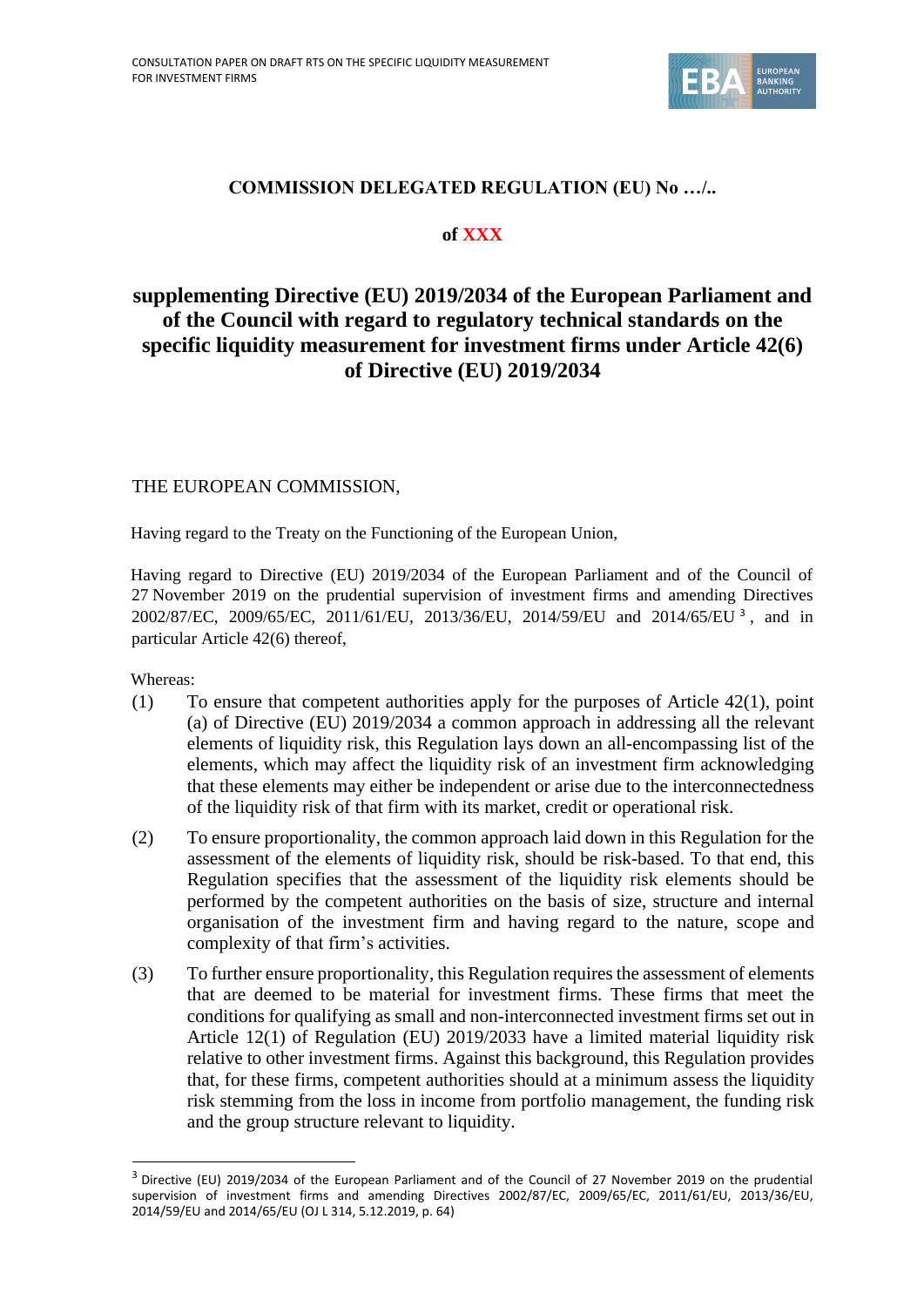

- (4) Liquidity risk from changes in the value of asset prices and subsequent losses connected therewith may affect the balance sheets of investment firms, despite these firms do not holding clients' assets on own account. In particular, firms are providing portfolio management and ongoing advice services may be more sensitive to these market fluctuations that can create or sharpen the cash flow mismatches between inflows from payment of fees typically received on a periodical quarterly or semiannual basis and outflows for the payment of liabilities as they fall due. Against this backdrop, this Regulation provides that competent authorities should factor in this increased risk for investment firms providing certain investment services or performing activities that are most sensitive to market fluctuations.
- (5) Having regard to the different nature of the funding of investment firms compared to the funding of the deposit-taking credit institutions and to the fact that accessing funding by these firms may, in certain circumstances, entail risks for them this Regulation introduces specific elements that competent authorities should take into account when setting specific liquidity requirements.
- (6) To enable competent authorities to determine which potential consequences of reputational and other operational events may have a material impact on the investment firm's liquidity, this Regulation identifies those events as a subset of the list of operational risk events listed in Regulation (EU) No 575/2013 and provides that these events should be assessed by competent authorities when setting the specific liquidity requirements as they are expected to be the more material ones.
- (7) For investment firms that are part of a group, that group may provide additional liquidity but also use significant parts of liquid assets belonging to these firms through agreements and other asset-transfer mechanisms between them. In that context, this Regulation lays down that competent authorities should, in their liquidity risk assessment, assess the impact of the group structure and consider the implications that such agreements and other asset-transfer mechanisms may have on the liquidity risk of the investment firms that are part of a group.
- (8) This Regulation is based on the draft regulatory technical standards submitted to the Commission by the European Banking Authority.
- (9) The European Banking Authority has conducted open public consultations on the draft regulatory technical standards on which this Regulation is based, analysed the potential related costs and benefits and requested the advice of the Banking Stakeholder Group established in accordance with Article 37 of Regulation (EU) No 1093/2010 of the European Parliament and of the Council<sup>4</sup>,

HAS ADOPTED THIS REGULATION:

## *Article 1*

*Liquidity risk and elements of liquidity risk justifying specific liquidity requirements*

<sup>&</sup>lt;sup>4</sup> Regulation (EU) No 1093/2010 of the European Parliament and of the Council of 24 November 2010 establishing a European Supervisory Authority (European Banking Authority), amending Decision No 716/2009/EC and repealing Commission Decision 2009/78/EC (OJ L 331, 15.12.2010, p. 12).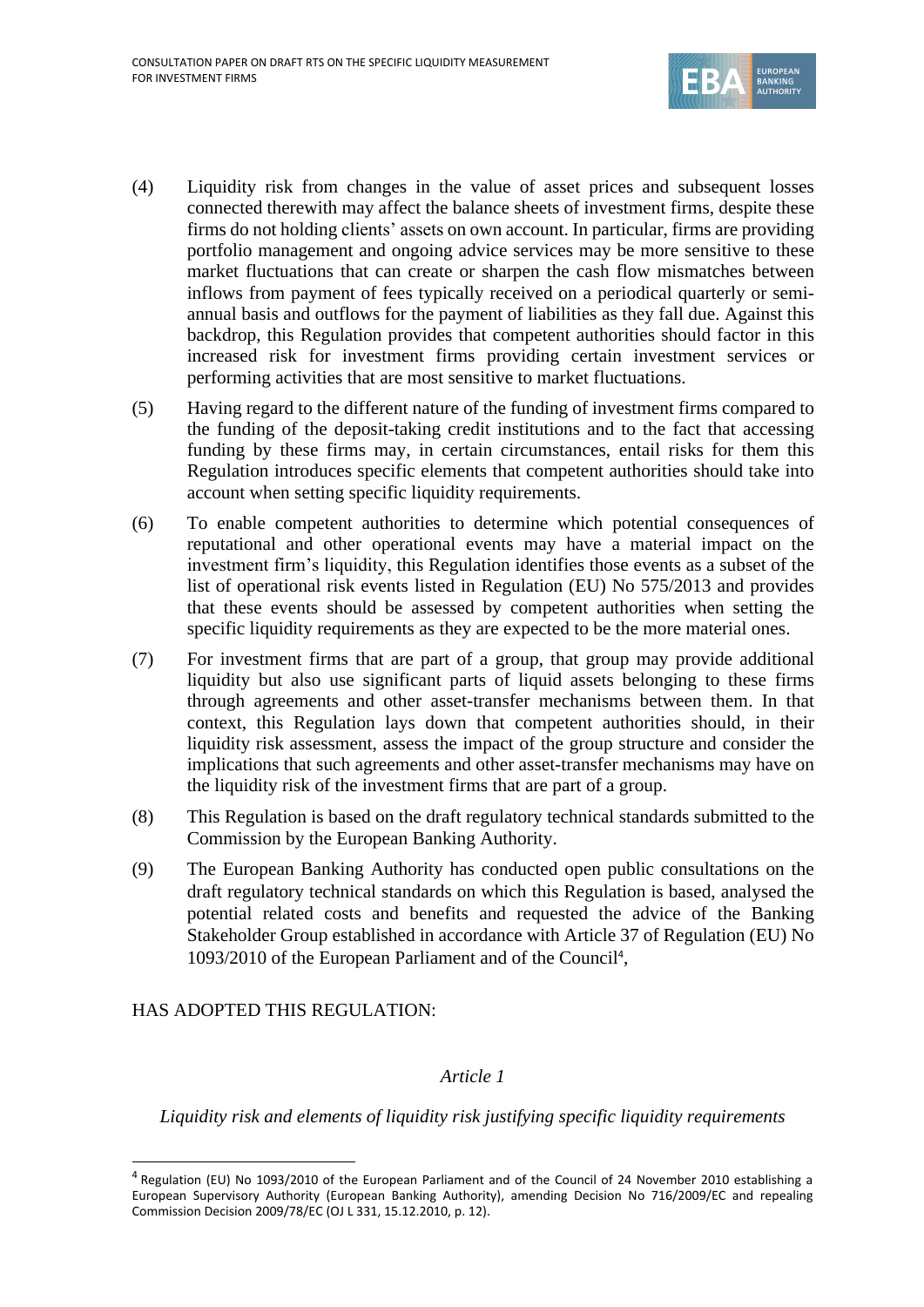

1. Competent authorities shall, having regard to the size, structure and the internal organisation of investment firms and the nature, scope and complexity of their activities, measure during their supervisory review and evaluation process carried out in accordance with Article 36 and 37 of Directive 2019/2034, in the manner set out in paragraphs 2 to 4, the liquidity risk or the elements of liquidity risk that are not covered or are insufficiently covered by the liquidity requirements set out in Part Five of Regulation (EU) 2019/2033.

2. The specific liquidity requirement referred to in paragraph 1 shall be measured by determining the need for liquid assets individually for each of the elements in paragraphs 3 and 4 of this Article and adding the amounts of liquid asset for all the elements.

3. Competent authorities shall assess the following:

- (a) liquidity risk stemming from trading activities or from loss in income from portfolio management in accordance with Article 2;
- (b) funding in accordance with Article 3;
- (c) external events affecting liquidity in accordance with Article 4;
- (d) operational risk affecting liquidity in accordance with Article 5;
- (e) reputational risk affecting liquidity in accordance with Article 6;
- (f) inadequate management and controls of liquidity risk in accordance with Article 7; and
- (g) the structure of the group as defined in Article 4 (1), point (13), of Directive (EU) 2019/2034 and its impact on liquidity.

For investment firms that meet the conditions for qualifying as small and non-interconnected investment firms set out in Article 12(1) of Regulation (EU) 2019/2033, competent authorities shall, at a minimum, assess points (a), (b) and (g), while the assessment under point (a) may cover solely liquidity risk stemming from loss in income from portfolio management.

- 4. The assessment referred to in paragraph 3 shall:
	- (a) take into account all the elements which may have a material adverse effect on investment firm's liquidity;
	- (b) take into account the available historical data on liquidity mismatches between liquid assets and liquidity requirements, the historical trends in liquidity and the observed material variations of liquid assets and liquidity requirements for a period of time over which, according to the competent authority, sufficient information is available;
	- (c) determine whether the investment firm has sound processes, mechanisms and strategies in order to measure, monitor and manage its liquidity risk;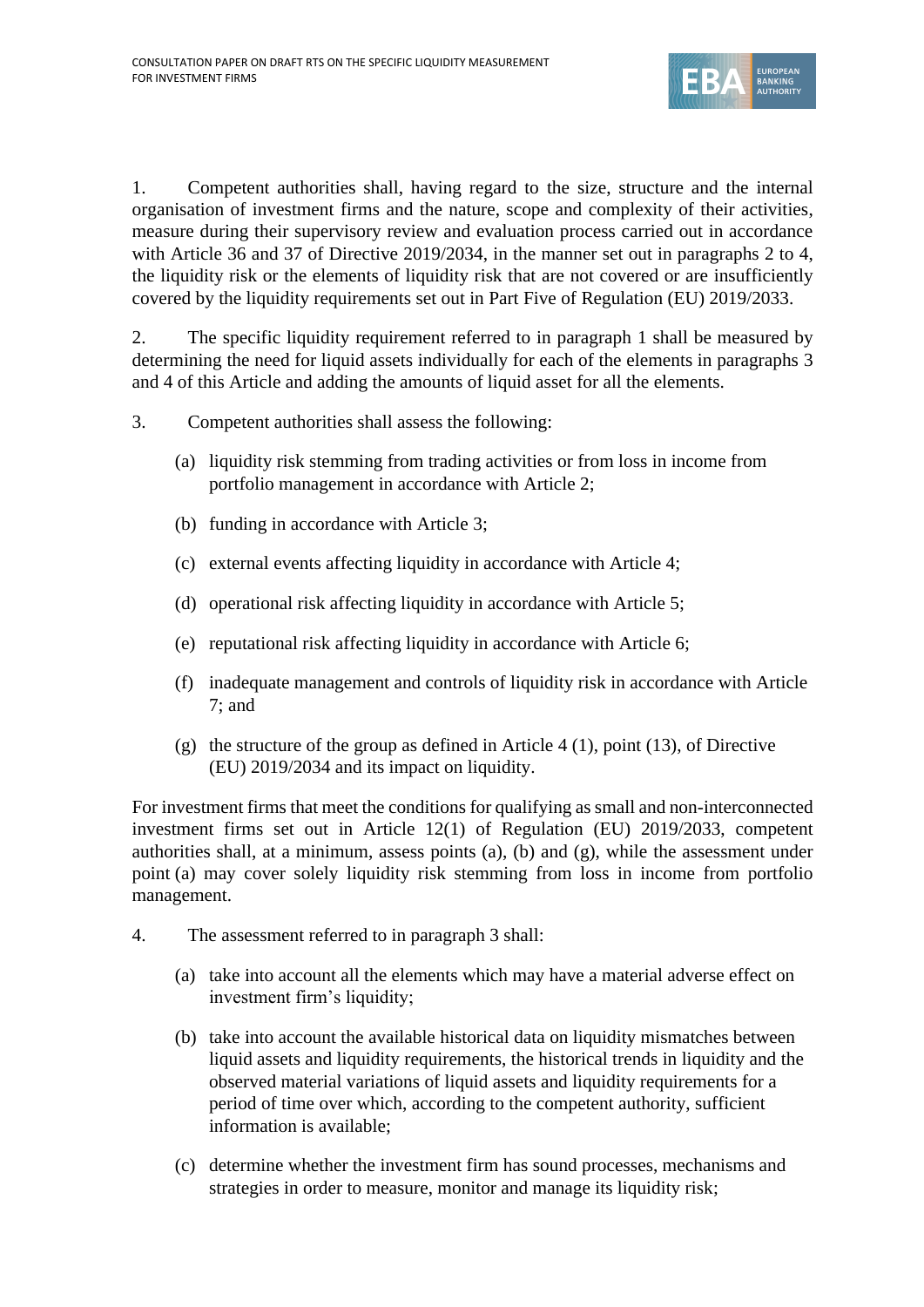

- (d) have regard to potential interconnections among the factors referred to in paragraph 3;
- (e) be based on reliable and up to date information and ensure the relevant and timely resubmission of amended information in case of material change.

#### **Question for public consultation**

**Question 1: Where respondents are of the view that the draft RTS should define other elements of liquidity risk, comments are most helpful when they clearly describe the alternative elements of liquidity risk that competent authorities may use to assess whether liquidity risk is adequately covered by Part Five of IFR.**

#### *Article 2*

#### *Liquidity risk stemming from trading activities or from loss in income from portfolio management*

1. For investment firms providing any of the services or performing any of the activities of Annex I, Section A, points (3), (4) and (6) of Directive  $2014/65/EU^5$  or Article 4(1), point (21) of Regulation (EU) 2019/2033, competent authorities shall assess the liquidity risk to which these firms are exposed by evaluating the general and specific liquidity risk of the assets of these investment firms.

2. For investment firms performing the activity referred to in Annex I, Section A, point (3) of Directive 2014/65/EU, the assessment of liquidity risk shall, in addition to paragraph 1, include the assessment of intraday liquidity risk for their trading book positions.

#### **Question for public consultation**

**Question 2: Are the requirements for liquidity from trading activities or from loss in income from portfolio management or investment advice of an ongoing nature sufficient? Should market risk on liquidity be relevant only for investment firms providing or performing investment services and activities referred to in paragraph 1 of this Article?**

*Article 3*

#### *Liquidity risk stemming from funding*

- 1. Competent authorities shall consider the following:
	- (a) access to funding sources;
	- (b) secured and unsecured funding sources;
	- (c) different maturities of funding sources;

<sup>5</sup> Directive 2014/65/EU of the European Parliament and of the Council of 15 May 2014 on markets in financial instruments and amending Directive 2002/92/EC and Directive 2011/61/EU (OJ L 173, 12.6.2014, p. 349).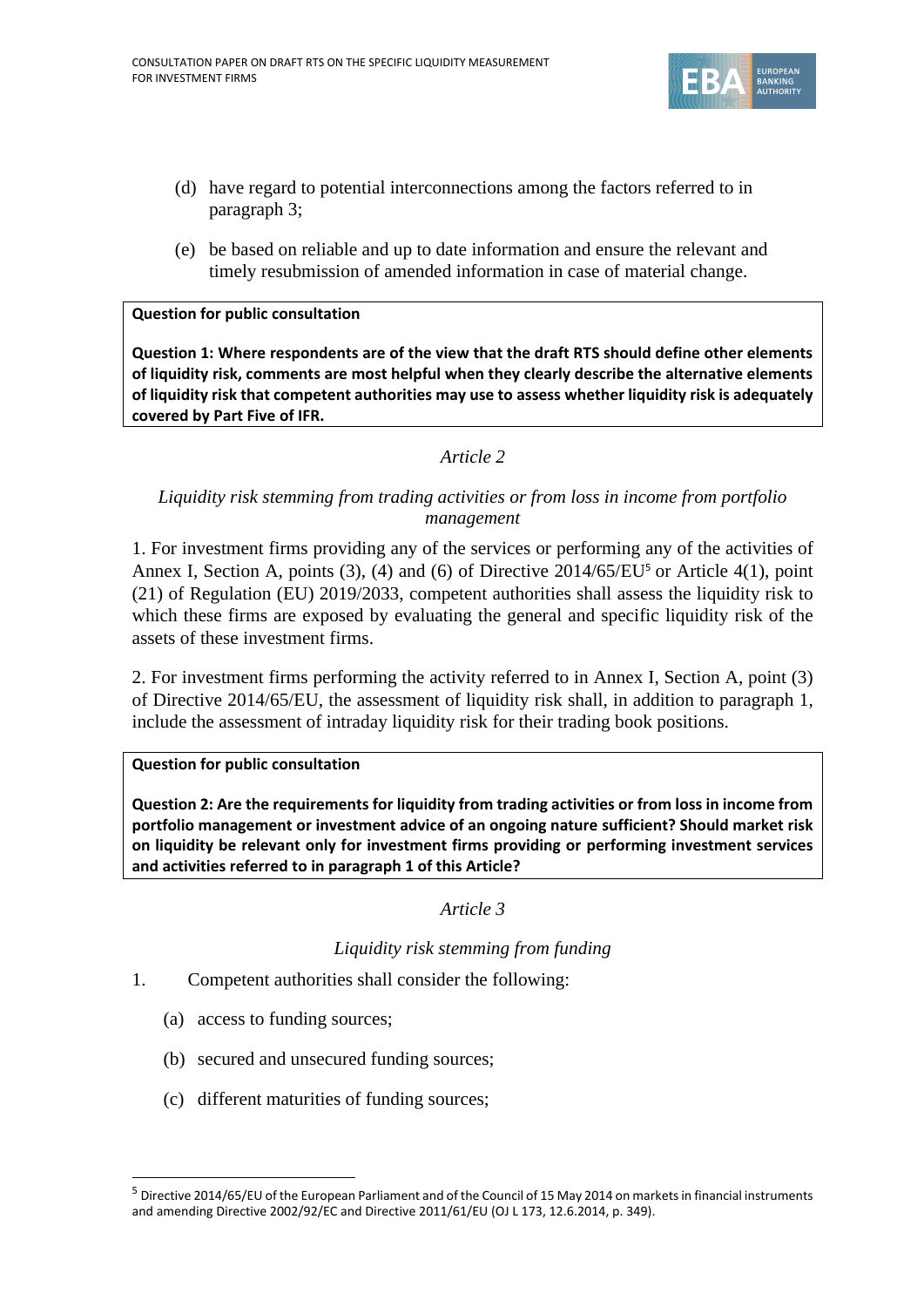

- (d) the risk of disruption to the investment firm's daily cash flows caused by an interruption in the investment firm's credit facilities; and
- (e) the investment firm's off-balance sheet liabilities and funding sources.

2. For investment firms which do not meet the conditions for qualifying as small and non‐interconnected investment firms set out in Article 12(1) of Regulation (EU) 2019/2033, competent authorities shall assess whether the investment firm's internal procedures for monitoring and managing liquidity requirements include a requirement to maintain adequate level of funding under normal and severe, but plausible conditions. Severe, but plausible conditions shall be deemed as covering market stress and stress inherent to an investment firm where funding may not be accessible on a timely or cost-effective basis.

3. Where competent authorities conclude that the investment firm's internal procedures referred to in paragraph 2 do not sufficiently cover funding risk and that funding risk is material for the investment firm, they shall assessliquid asset needs for the investment firm's funding risk under severe, but plausible conditions.

## *Article 4*

## *External events affecting liquidity*

1. Competent authorities shall assess whether the investment firm's liquidity level would allow it to continue to comply with its liquidity requirement in adverse macroeconomic, microeconomic, and geopolitical conditions.

## *Article 5*

## *Operational risk affecting liquidity*

1. Competent authorities shall assess the consequences of the following operational events on the investment firm's liquidity:

(a) unavailability of the investment firm's systems used to access the market or funding sources;

- (b) external or internal frauds; and
- (c) order execution errors.

## **Question for public consultation**

**Question 3: This article identifies the items in Table 3 of Article 324 of Regulation (EU) No 575/2013 that are more relevant for liquidity risk of an investment firm. Are there any other operational risk events materially relevant to the liquidity risk of an investment firm?** 

*Article 6*

*Reputational risk affecting liquidity*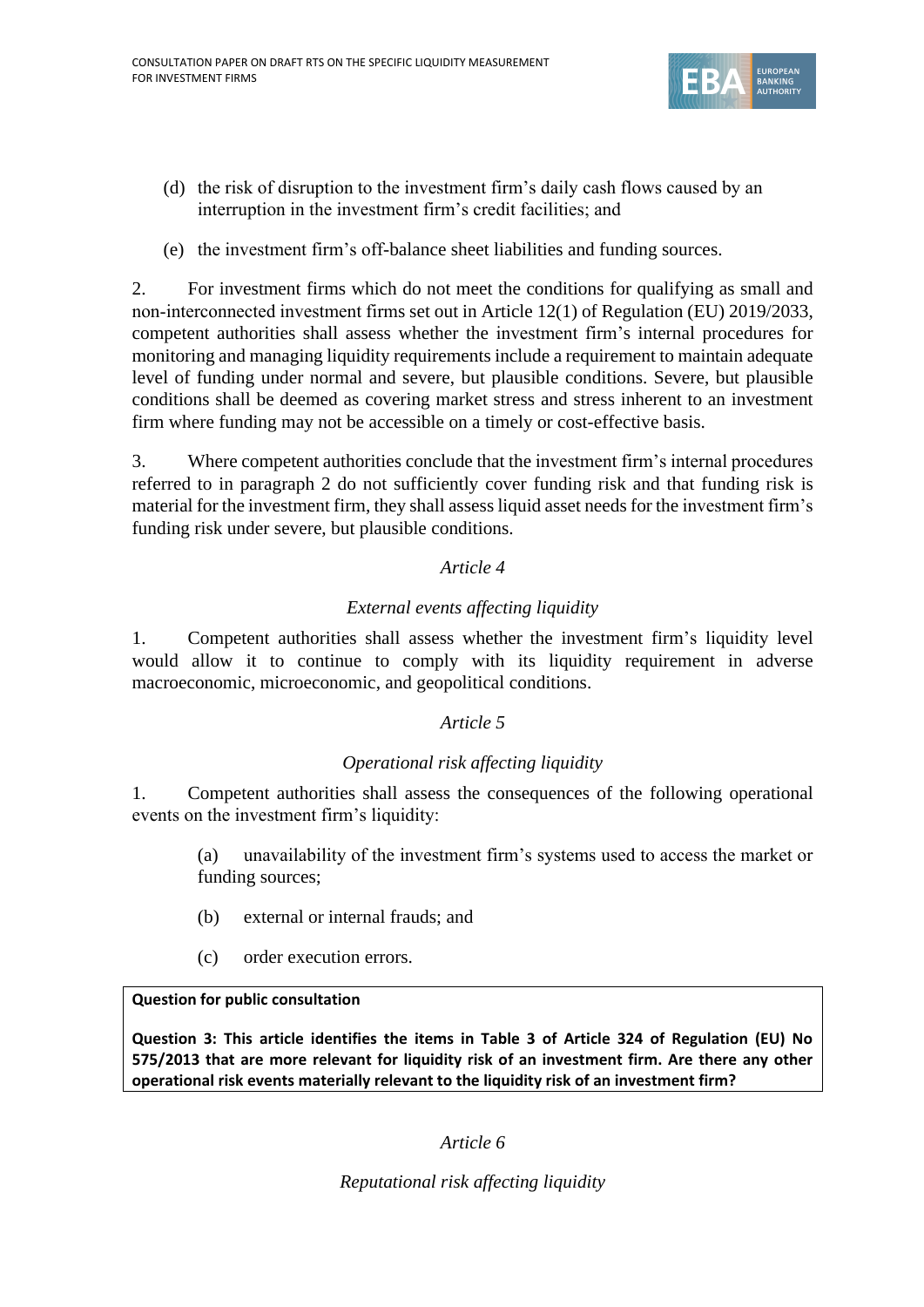

1. Competent authorities shall assess how any of the following events related to a loss of reputation can affect the investment firm's liquidity risk:

- (a) the investment firm's market access is reduced;
- (b) the investment firm's funding sources are reduced by counterparties;

(c) market counterparties reduce their exposures to the investment firm in OTC operations.

#### **Question for public consultation**

**Question 4: Are there any other element of reputational risk that would significantly affect an investment firm's liquidity risk?**

## *Article 7*

## *Inadequate management and controls of liquidity risk*

1. Competent authorities shall assess the risks arising from inadequate management and controls of the liquidity risk management framework having regard to at least the following:

(a) the systems for measuring, managing and reporting liquidity risk and its governance framework, including the adequacy of the risk management function;

(b) any mitigating actions, including the reduction of activities requiring large cash outflows, the setup of credit lines, the capital increase in cash and the use of assets as collateral in repo transactions;

(c) the robustness of the investment firm's recovery plan, where the obligation to draw up and maintain a recovery plan in accordance with Article 5(1) of Directive 2014/59/EU<sup>6</sup> applies.

## *Article 8*

## *Group structure relevant to liquidity risk*

1. Where an investment firm is part of a group as defined in Article 3(1), point (13) of Directive (EU) 2019/2034, competent authorities shall assess the risk posed by an excessive concentration of liquidity sources among the entities of the group.

2. Competent authorities shall assess whether there are mechanisms in place that request the investment firm to transfer part or all of its liquidity resources to the parent entity or to other entities of the group.

 $6$  Directive 2014/59/EU of the European Parliament and of the Council of 15 May 2014 establishing a framework for the recovery and resolution of credit institutions and investment firms and amending Council Directive 82/891/EEC, and Directives 2001/24/EC, 2002/47/EC, 2004/25/EC, 2005/56/EC, 2007/36/EC, 2011/35/EU, 2012/30/EU and 2013/36/EU, and Regulations (EU) No 1093/2010 and (EU) No 648/2012, of the European Parliament and of the Council (OJ L 173, 12.6.2014, p. 190).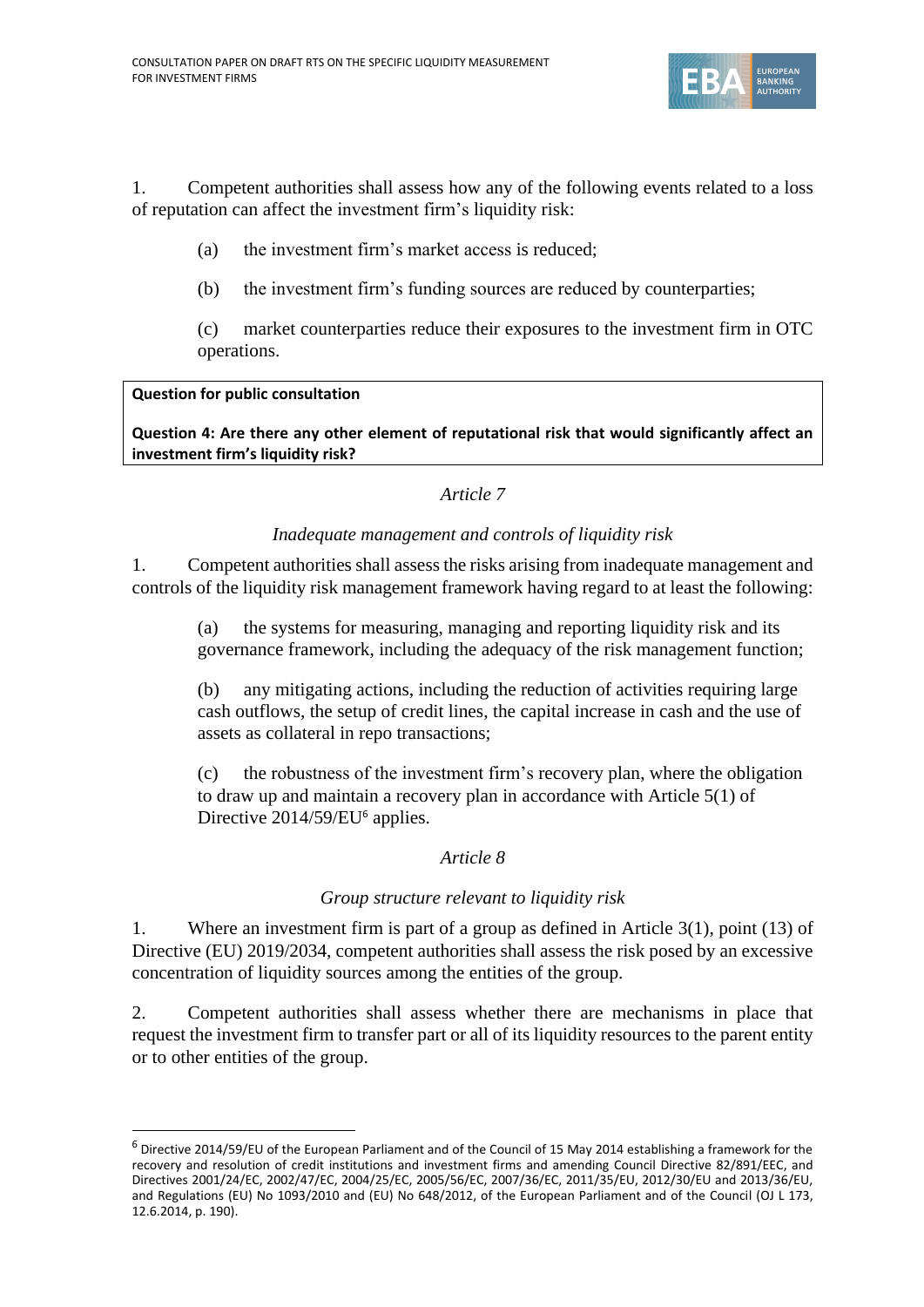

3. Competent authorities shall assess the mechanisms used within the group to provide the investment firm with access to liquidity or to mitigate the investment firm's liquidity risk, and in particular, their effectiveness based on whether or not these are formal prearranged agreements.

4. Competent authorities shall assess the criticality of the investment firm to the group's revenue, client base and activities.

## *Article 9*

# *Entry into force*

This Regulation shall enter into force on the twentieth day following that of its publication in the *Official Journal of the European Union*.

This Regulation shall be binding in its entirety and directly applicable in all Member States.

Done at Brussels,

*For the Commission The President* 

*[For the Commission On behalf of the President* 

*[Position]*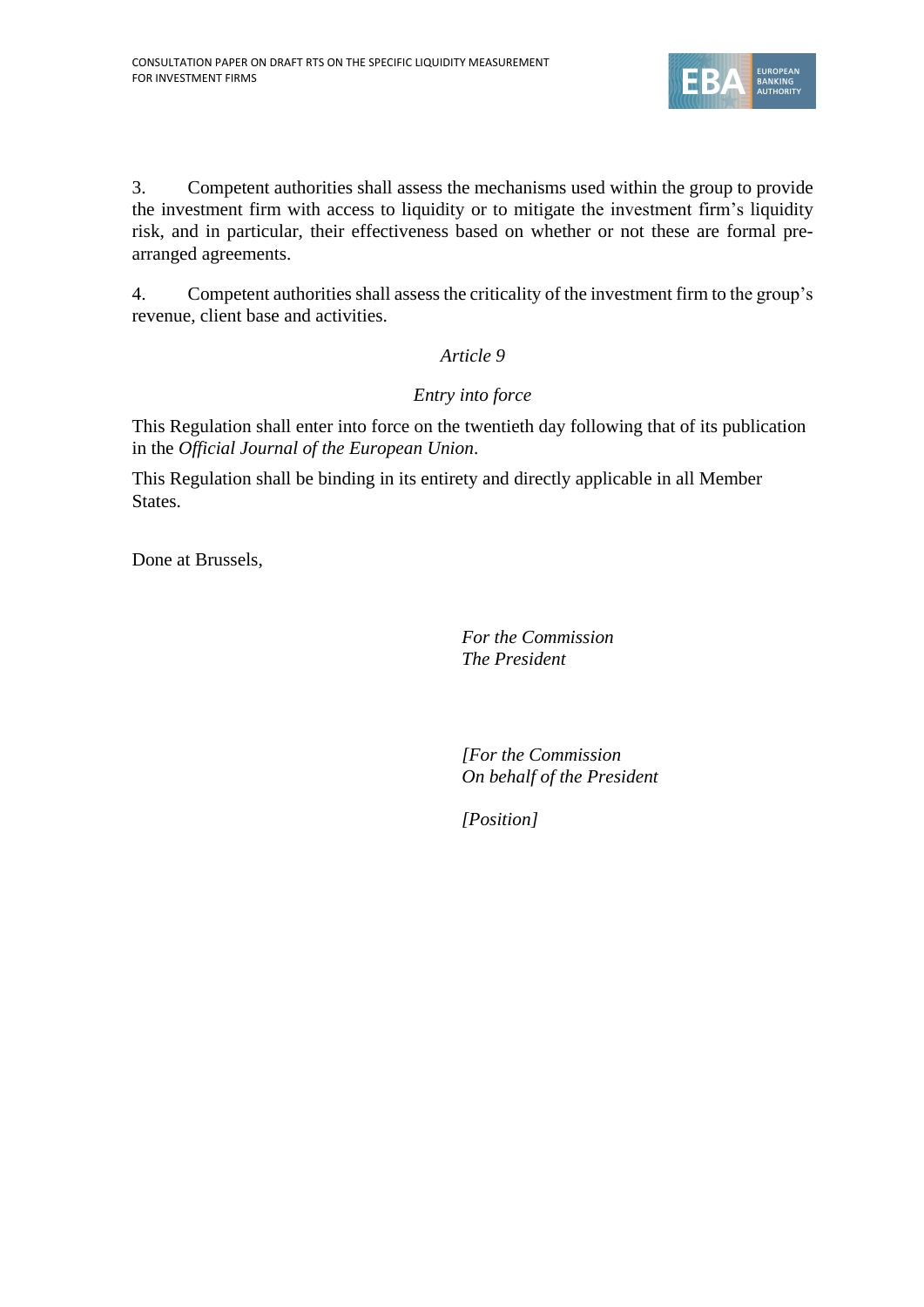

# <span id="page-14-0"></span>5. Accompanying documents

# <span id="page-14-1"></span>5.1 Draft cost-benefit analysis / impact assessment

- 9. Article 42(6) of Directive (EU) 2019/2034 (IFD) mandates the EBA to develop draft RTS to specify how to measure the liquidity risk and elements of liquidity risk that are not covered or are insufficiently covered by the liquidity requirements set out in Part Five of Regulation (EU) 2019/2033 (IFR).
- 10. As per Article 10(1) of Regulation (EU) No 1093/2010 (EBA Regulation), any RTS developed by the EBA shall be accompanied by an analysis on 'the potential related costs and benefits.
- 11. This section presents the cost-benefit analysis of the provisions of the draft RTS as described in this Consultation Paper. The analysis provides an overview of problem identified, the proposed options to address this problem and the potential impact of these options. Given the nature and the scope of the draft RTS, the analysis is high-level and qualitative in nature.
- A. Problem identification and Baseline scenario
	- 12. Until 25 June 2021, the prudential rules for investment firms were part of the wider EU prudential framework which applies to credit institutions, as set out in Regulation (EU) No 575/2013 and Directive 2013/36/EU, also known as the Capital Requirements Regulation (CRR) and Capital Requirements Directive (CRD), respectively.
	- 13. The CRR/CRD did not impose harmonised EU level liquidity requirements for all types of investment firms. Pursuant to paragraph 4 and of Article 6 of CRR, only investment firms that are authorised to provide the investment services and activities listed in points (3) and (6) of Section A of Annex I to Directive 2004/39/EC had to comply with the liquidity requirements on an individual basis if competent authority does not exempt such investment firms from liquidity requirements on an individual basis taking into account the nature, scale and complexity of its activities Investment firms with limited authorisations to provide investment services were not subject to liquidity requirements on an individual basis. Moreover, Article 11(3) of CRR extended the exemption to liquidity requirements on a consolidated basis where the group comprises only investment firms. The justification behind these exemptions were due to the fact that the liquidity ratios were originally developed by The Basel Committee on Banking Supervision (BCBS) with a view to applying to credit institutions and not to investment firms and without taking account of the specificities of the activities and services provided by investment firms. Finally, Article 105 of the CRD gave the power to competent authorities, following the supervisory review and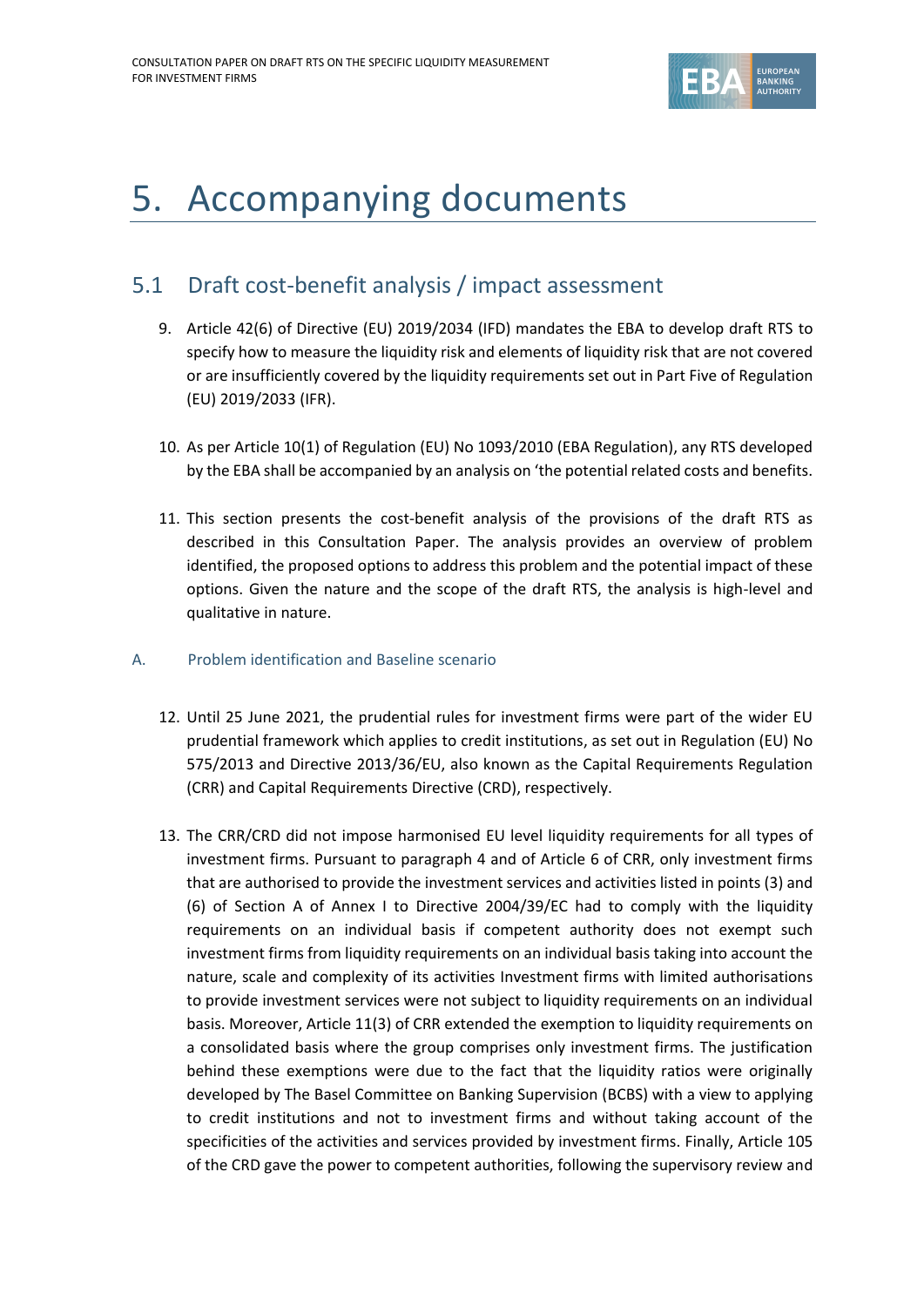

evaluation process, to impose specific liquidity requirements to capture liquidity risks to which an investment firm is or might be exposed.

- 14. On 26 June 2021, investment firms, authorized under Directive 2014/65/EU, became subject to a new prudential framework, composed of Regulation (EU) 2019/2033 and Directive (EU) 2019/2034, also known as the Investment Firms Regulation (IFR) and the Investment Firms Directive (IFD), respectively. With the application of the IFD/IFR, liquidity requirements became mandatory for investment firms unless the competent authority grants an exemption for the small and non-interconnected investment firms.
- 15. Under Article 43 of the IFR, all investment firms are subject to requirement to hold liquid assets, where an amount of liquid assets equivalent to at least one third of investment firm's fixed overhead requirement.
- 16. In addition, according to Article 39(1)(k) and 42 of the IFD, competent authorities can impose specific liquidity requirements to investment firms that are exposed to liquidity risk or elements of liquidity risk that are material and are not covered or not sufficiently covered by the liquidity requirement set out in Part Five of IFR or that do not meet the requirements set out in Articles 24 and 26 of IFD and other administrative measures are unlikely to sufficiently improve the arrangements, processes, mechanisms and strategies within an appropriate timeframe. In this way, taking into account the extremely diverse universe of EU investment firms, the IFD acknowledges that some investment firms may be exposed to higher liquidity risk given their size, structure, internal organisation, nature and complexity of their activities. This higher liquidity risk should be covered by specific liquidity requirements in addition to the minimum liquidity requirements.
- 17. However, IFD does not provide a harmonised approach on how to measure the liquidity risk and elements of liquidity risk. This can create an unlevel playing field across the EU, where competent authorities adopt different methodologies for the purposes of setting specific liquidity requirements. Therefore, more specific clarifications with regard to determination of the specific liquidity requirements are included in these draft RTS.

#### B. Policy objectives

- 18. Investment firms throughout the EU are an important element of a well-functioning capital markets, due to their key role in efficient capital allocation. Adequate liquidity requirements are therefore necessary to meet any immediate or additional liquidity needs an investment firm may have (e.g., due to operational expenses, etc.), contributing to sound financial stability.
- 19. The specific objective of these draft RTS is to establish a harmonised approach for measuring liquidity risk or elements of risk that are not covered or not sufficiently covered by the liquidity requirements set out in Part Five of Regulation (EU) 2019/2033. Generally,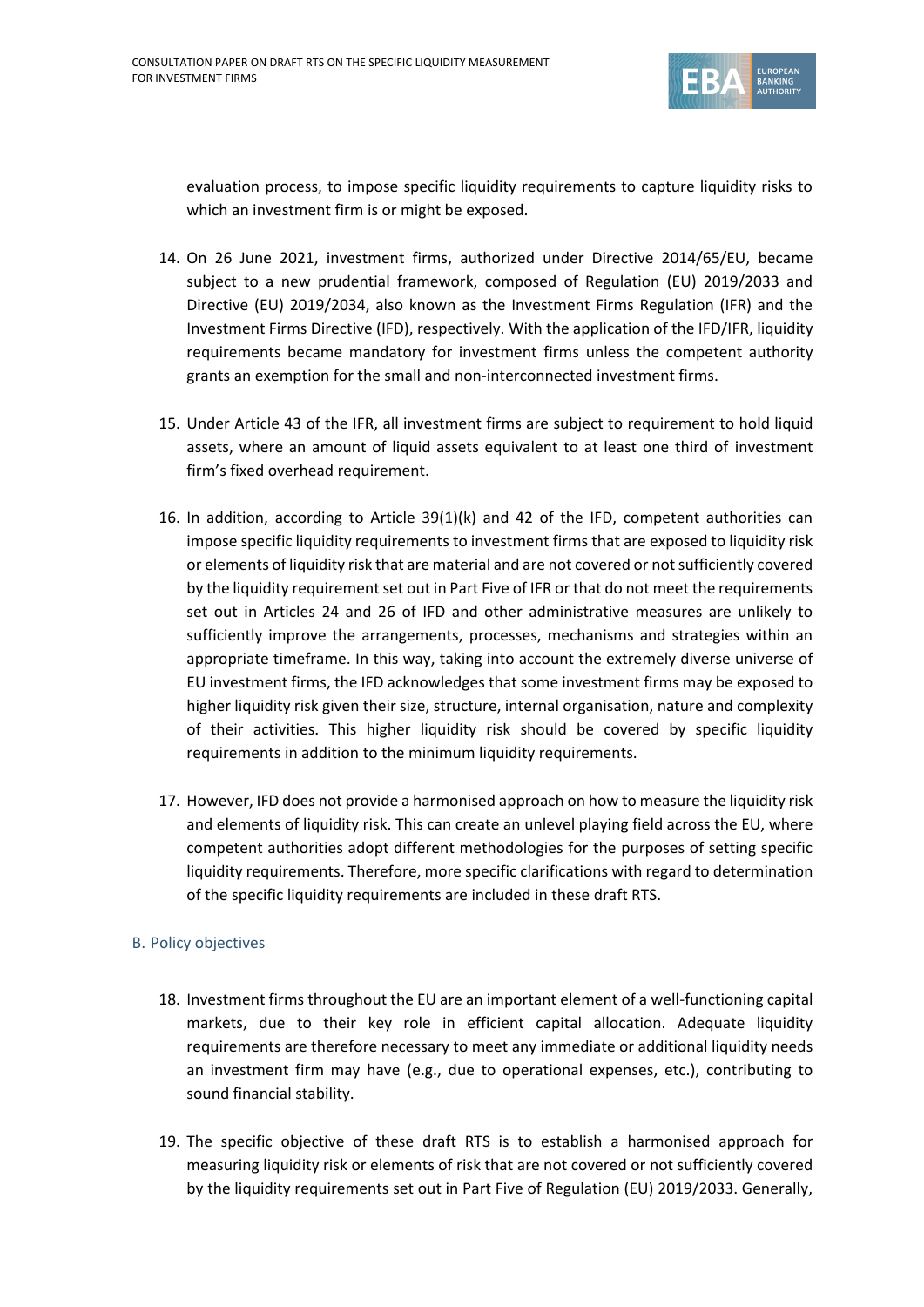

the draft RTS aim to create a level playing field across the EU, as well as promote consistency of market practices and convergence of supervisory practices across competent authorities.

- 20. These draft RTS take into account the proportionality principle, by setting specific liquidity requirements that are better aligned with investment firm's size, structure and the internal organisation, and the nature, scope, and complexity of its activities. This should help reduce any additional burden for the investment firms and the competent authorities.
- C. Options considered, Cost-Benefit Analysis and preferred options
	- 21. This section presents the main policy options discussed during the development of the CP, the costs and benefits of these options, as well as the preferred options retained in the CP.
	- 22. Overall, the draft RTS is not expected to create any direct cost impact for investment firms that are subject to IFD requirements. As for competent authorities, the draft RTS are considered as a necessary intermediate step between the supervisory review and assessment process defined in Articles 36 and 37 of IFD and the imposition of specific liquidity requirements according to point (k) of Article 39(2). Besides, Article 42(2) of IFD requires that the determination of specific liquidity requirements shall be based on the internal liquidity adequacy assessment performed by investment firms in accordance with Article 24(1) of the IFD.

#### Approach for taking mitigating actions to liquidity risks into account

23. The EBA considered 2 policy options regarding mitigating actions to transform a theoretical intrinsic risk into an actual residual risk.

#### **Option 1a: Using an approach that does not take mitigating actions into account.**

#### **Option 1b: Using an approach that takes mitigating actions into account.**

- 24. Option 1a considers the intrinsic liquidity risks that an investment firm is exposed without taking into account any mitigating factors taken by the investment firm to manage and reduce such risks. While this option takes the most prudent approach, it can result in overly conservative requirements. In contrast, Option 1b takes into account mitigating actions taken by the investment firms to manage their liquidity risks. In this way, this option promotes sound processes, mechanisms and strategies to manage liquidity risk. However, under this approach investment firms which do not implement sound liquidity management framework shall be subject to higher specific liquidity requirement.
- 25. Option 1b has been retained.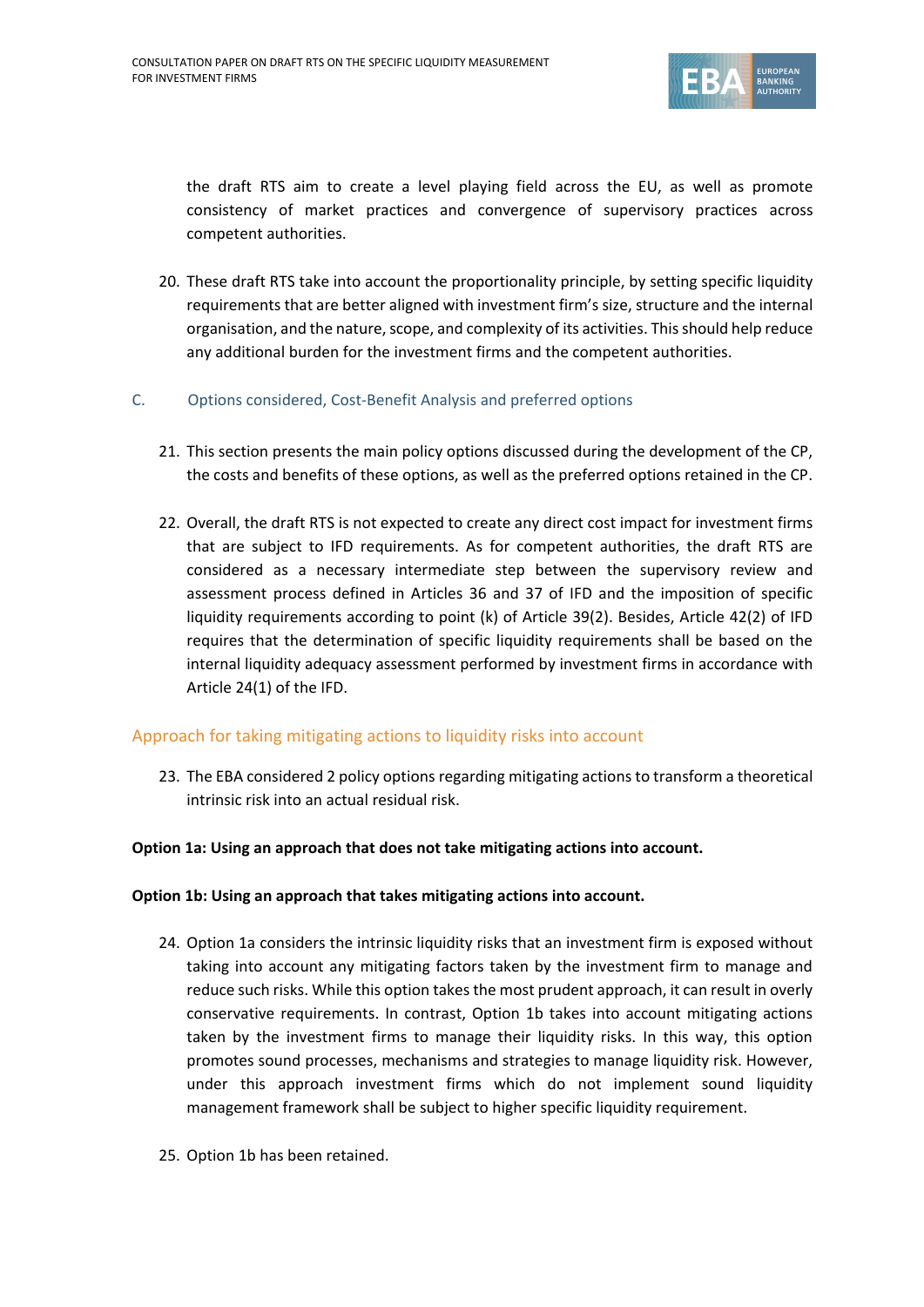

#### Approach for measuring liquidity risk

26. The EBA considered 2 policy options regarding the approach for measuring liquidity risk:

#### **Option 2a: Using a rule-based approach.**

#### **Option 2b: Using an approach based on supervisory judgement.**

- 27. Option 2a ensures fully consistent outcomes across the Union by establishing specific rules for measuring liquidity risk. However, taking into account the large diversity of business models and group structures of the investment firms across the EU, a single set of rules would not be capable to coverall liquidity risks aspects. According to the impact assessment of the final draft RTS on prudential requirements for investment firms (EBA/RTS/2020/11), there are around 2500 investment firms in the EU as of December 2019. They vary greatly in terms of size, business model, risk profile, complexity and interconnectedness, ranging from one-person companies to large internationally active groups.
- 28. On the other hand, Option 2b allows for a certain degree of supervisory expert judgement when measuring liquidity risk. While this level of flexibility provided to competent authorities does not ensure full harmonisation, it is desirable due to the wide variety of investment firms present across the Union.
- 29. Option 2b has been retained.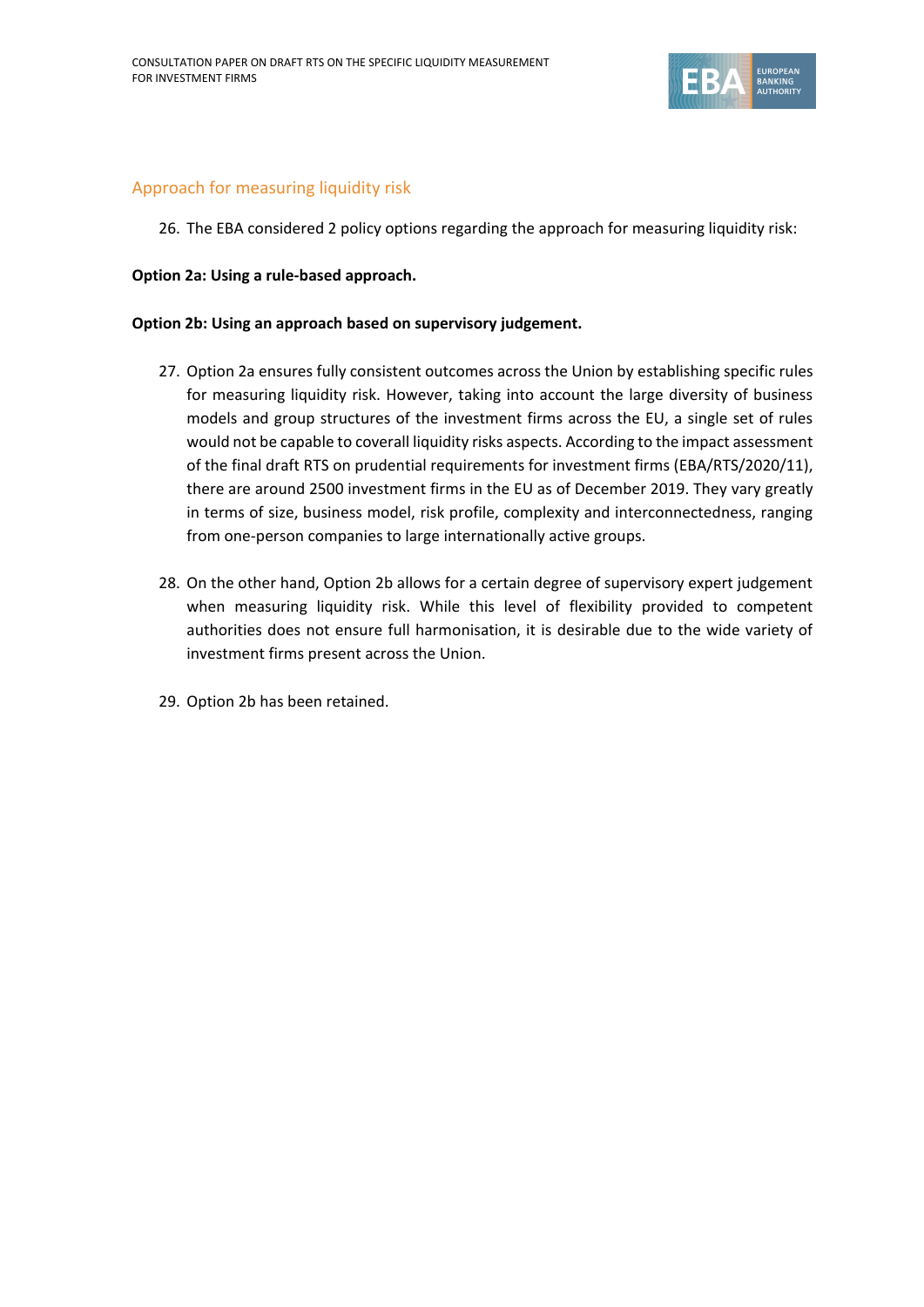

# <span id="page-18-0"></span>5.2 Overview of questions for consultation

#### **Questions for public consultation**

**Question 1:** Where respondents are of the view that the draft RTS should define other elements of liquidity risk, comments are most helpful when they clearly describe the alternative elements of liquidity risk that competent authorities may use to assess whether liquidity risk is adequately covered by Part Five of IFR.

**Question 2:** Are the requirements for liquidity from trading activities or from loss in income from portfolio management or investment advice of an ongoing nature sufficient? Should market risk on liquidity be relevant only for investment firms providing or performing investment services and activities referred to in paragraph 1 of this Article?

**Question 3:** This article identifies the items in Table 3 of Article 324 of Regulation (EU) No 575/2013 that are more relevant for liquidity risk of an investment firm. Are there any other operational risk events materially relevant to the liquidity risk of an investment firm?

**Question 4:** Are there any other elements of reputational risk that would significantly affect an investment firm's liquidity risk?